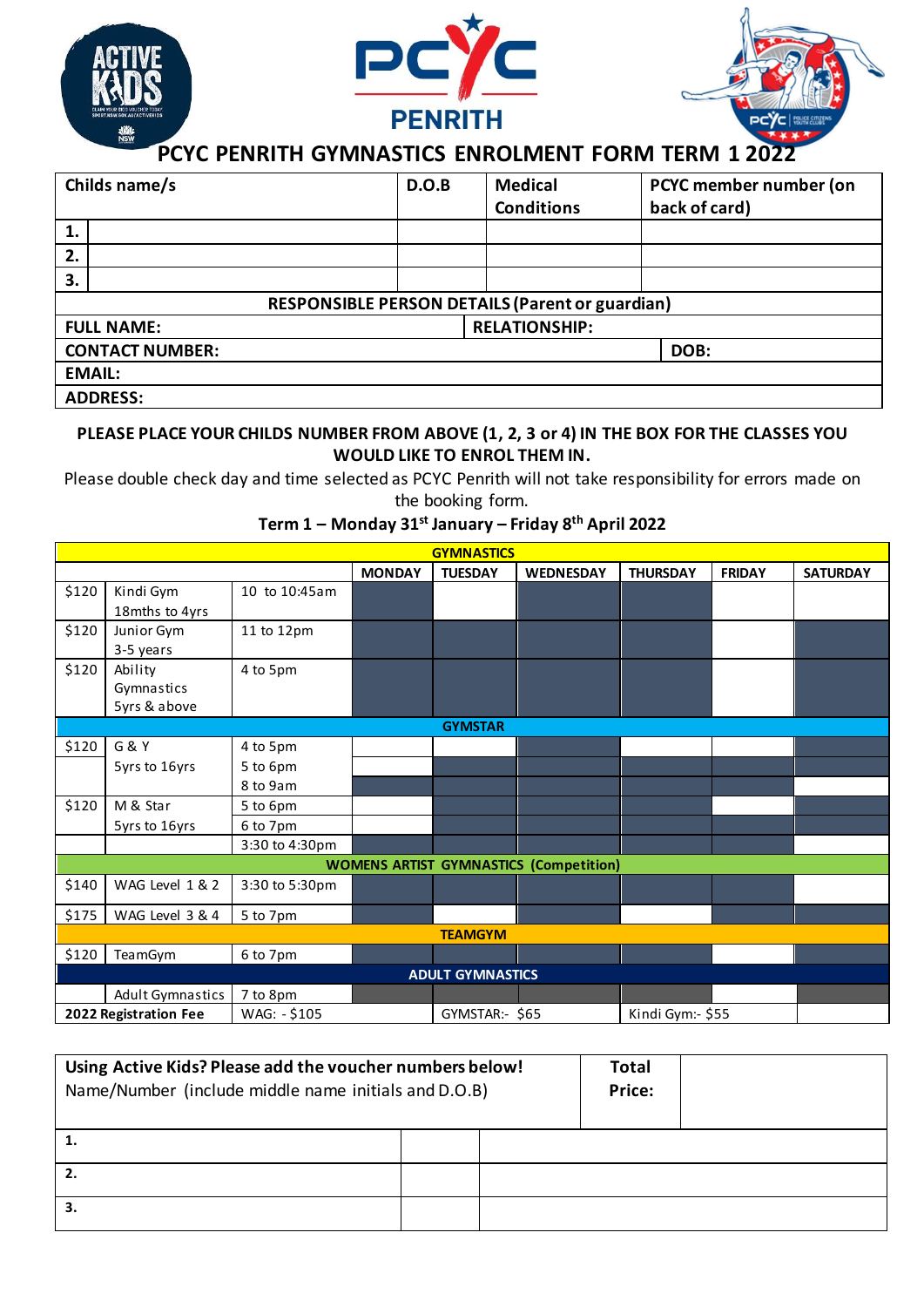





### **PLEASE TICK EACH BOX - I acknowledge and agree:**

I understand there is an annual **\$10 PCYC membership fee** for my child to participate in the PCYC programs. I understand that the Gymnastics term fee must be paid in full at the time of booking to secure a spot. I understand that there is a non-refundable \$60 (\$25 in term 4) Gymnastics Australia insurance/registration fee payable upon the first gymnastics booking for the calendar year. This registration will expire on the  $31<sup>st</sup>$  of December regardless of when it was paid. I agree to the indemnity statement, I, the parent/guardian have read and agree to the attached essential information. I accept full responsibility for my child/ren's behaviour during the program and understand in the event of misbehaviour my child/ren may be excluded from the class. I have made PCYC Penrith aware of any pre-existing medical conditions my child/ren may have. PCYC Penrith is authorised to

obtain medical assistance required in the event of any unforeseen accident or illness and I agree to meet any expenses attach ed hereto.

I, the undersigned, agree that neither the PCYC nor its partners are liable for any losses, damage and/or injury occurred and/or sustained by my child/ren in attending the gymnastics program.

**I have read, understood, and agree to the terms and conditions outlined below**

**I** declare that I understand and agree to the indemnity statement

acknowledgements, terms, and conditions of the PCYC Penrith gymnastics program. I have read and understood the terms and conditions.

| Sign                       | Date   |         |        | Team member |  |  |
|----------------------------|--------|---------|--------|-------------|--|--|
| How did you hear about us? |        |         |        |             |  |  |
| Facebook                   | School | Website | Friend | Other       |  |  |

# *TERM 1 GYMNASTICS PAYMENT ONLY:*

| <b>Office Use only:</b>                                           |             |             |                                    |  |  |  |
|-------------------------------------------------------------------|-------------|-------------|------------------------------------|--|--|--|
| Total paid:                                                       | Date:       | Receipt #:  | Staff:                             |  |  |  |
|                                                                   |             |             |                                    |  |  |  |
| <b>Payment method:</b>                                            | <b>CASH</b> | <b>CARD</b> | <b>FAMILY CREDIT</b><br><b>AKR</b> |  |  |  |
|                                                                   |             |             |                                    |  |  |  |
| Have you offered the customer a copy of the terms and conditions? |             |             |                                    |  |  |  |
| Yes                                                               | No          |             | <b>Online Booking</b>              |  |  |  |

# **BOOKING IS NOT CONFIRMED UNTIL YOU HAVE RECEIVED AN EMAIL CONFIRMATION FROM PCYC PENRITH. PLEASE ENSURE YOUR EMAIL ADDRESS ON THIS FORM IS CORRECT.**

----------------------------------------------------------------------------------------------

| <b>PAYMENT DETAILS (required if booking via email)</b> |      |            |  |  |  |
|--------------------------------------------------------|------|------------|--|--|--|
| Please Circle:                                         | VISA | MASTERCARD |  |  |  |
| CARD#:                                                 |      |            |  |  |  |
| Name on Card:                                          |      | Signature: |  |  |  |
| Expiry:                                                |      | CVC#:      |  |  |  |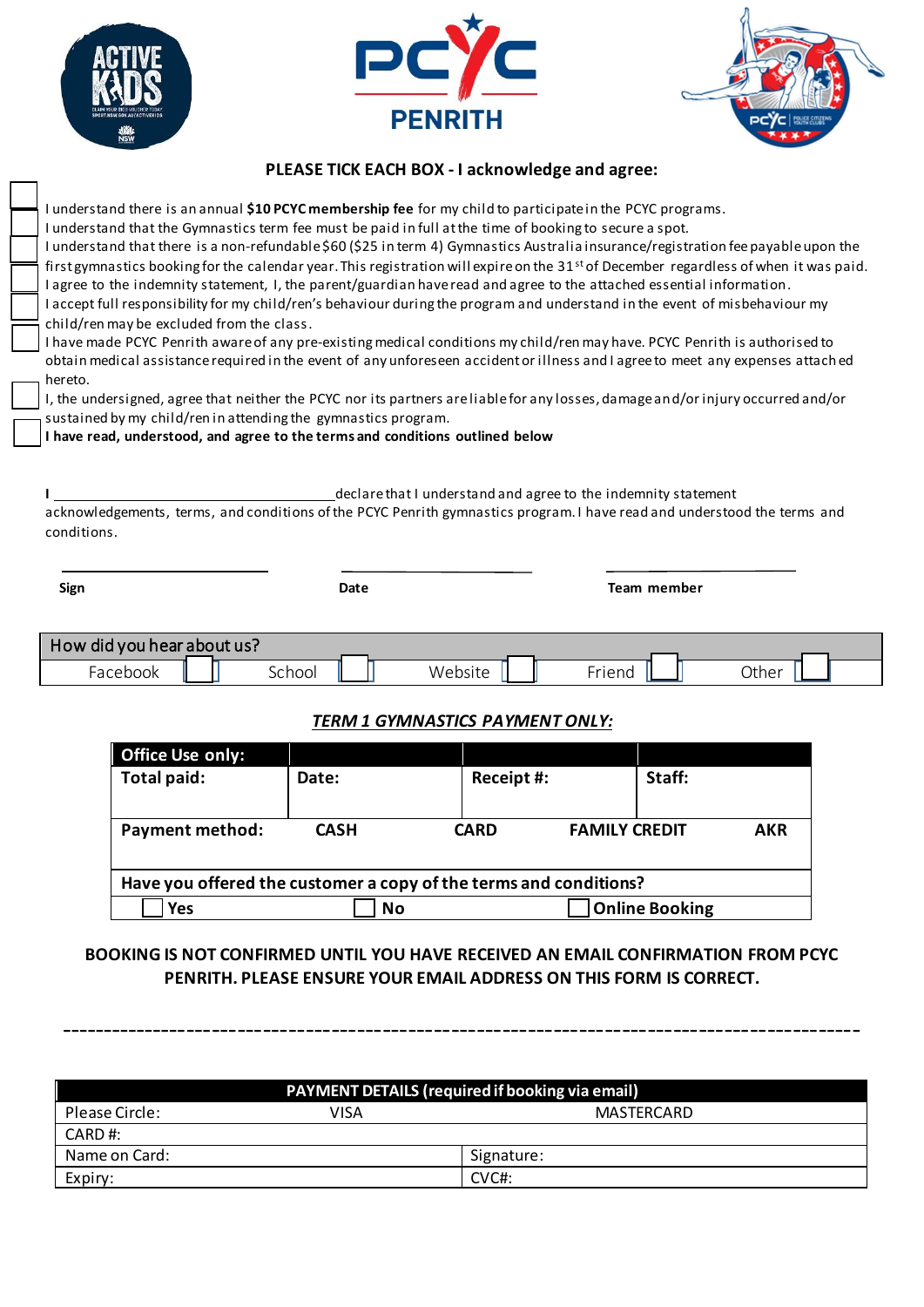





# **PLEASE DETACH THIS PAGE AND KEEP IT FOR YOUR OWN REFERENCE**

#### *Terms and Conditions:*

- Enrolment will only be confirmed upon full receipt of payment and completion of booking forms –Spots cannot be held or reserved.
- Incomplete booking forms will be returned and not processed until they have been completed.
- Enrolments will close when maximum capacity is reached. Classes cannot exceed maximum capacity. All enquires after maximum capacity is reached will be added to our waiting list.
- For all Gymnastics classes, the Gymnastics NSW annual registration fee is compulsory and non-refundable.

#### **Code of Conduct:**

- Rules are established for the safety and well-being of all participants. If a participant displays inappropriate behaviour, a coach will speak to them about the rules and positively reinforce correct behaviour. If no improvement is seen, the participant will be asked to sit out. If negative behaviour continues to escalate, parent/guardian will be contacted and asked to pick child up.
- If a participant physically harms another child, member or staff, they will be immediately removed from the class and parent/guardian contacted.
- If negative behaviour is a recurring problem, a meeting will be set up with parents and PCYC Penrith reserves the right to permanently remove children from our programs without compensation if there is recorded ongoing issues causing disruption to classes.
- Any participants who undertake any other serious behavioural breaches including but not limited to; verbal abuse, threats, bullying or other inappropriate behaviour towards any staff members, club members or other participants will face sanctions at the discretion of club management.
- Any equipment damaged through improper use by a participant will be required to replaced or paid for by the family.
- Parents, caregivers and siblings are required to abide by PCYC codes of conduct. Failure to do so may result in the participant being removed from classes.

#### **General Rules:**

- If you have an urgent issue during a class, please see one of our front desk staff and they will be able to approach one of our coaches.
- Children under the age of 16 years will not be allowed to leave the facility unless accompanied by an adult.
- Photography must be limited to your own child only, PCYC reserve the right to inspect cameras if there is suspicion of abuse.
- No food or drink of any sort allowed in the class area with the exception of water.
- Participants must wait until they are invited onto the floor by a coach.
- For reasons of insurance and general safety, children who are not enrolled in a class at the appointed time are not permitted in the class area.
- Non participants who repeatedly enter the class without reason will be required to leave for the safety of our participants.
- Please label all personal belongings and do not bring valuable items to class. PCYC Penrith does not accept responsibility for lost property.

#### **Missed lessons - Make ups, Credits and Refunds:**

- Refunds or credits cannot be given for change of mind.
- **FOR GYMNASTICS, SPORTS AND MUSIC** In the event of a missed class, a makeup class will be offered provided management has been informed by email **prior** to the class commencing and there is space available in a comparable class. Make up sessions are complimentary. If there is no space available in a class of the same or similar skill level, a makeup class will not be possible and you will not be issued a family credit or refund.
- Credits can ONLY be applied for lessons missed for medical reasons with a doctor's certificate provided or in other extreme circumstances if approved by the Manager. A credit form will need to be filled out at the front desk.
- Credit applications must be lodged within a week of receiving a medical certificate/other documentation.
- A maximum of 2 credits per term will be applied for minor medical issues.
- Refunds will ONLY be provided in the case of ongoing illness or injury with a doctor's certificate. A refund form will need to be filled out at the front desk and upon approval from management a reimbursement form will be provided.
- Only classes paid for with cash or card can be credited or refunded. We cannot offer credits or refunds for classes paid for with the Active or Creative Kids Voucher under any circumstances.
- Gymnastics assessments will occur in week 9 of each term in all Gymstar and WAG classes. If the assessment lesson is missed for any reason, it can be made up on any other day in that week the class is offered provided staff have been notified.
- Assessments will not be made up at any other time and students who miss the assessment will not receive a testing certificate in week 10.